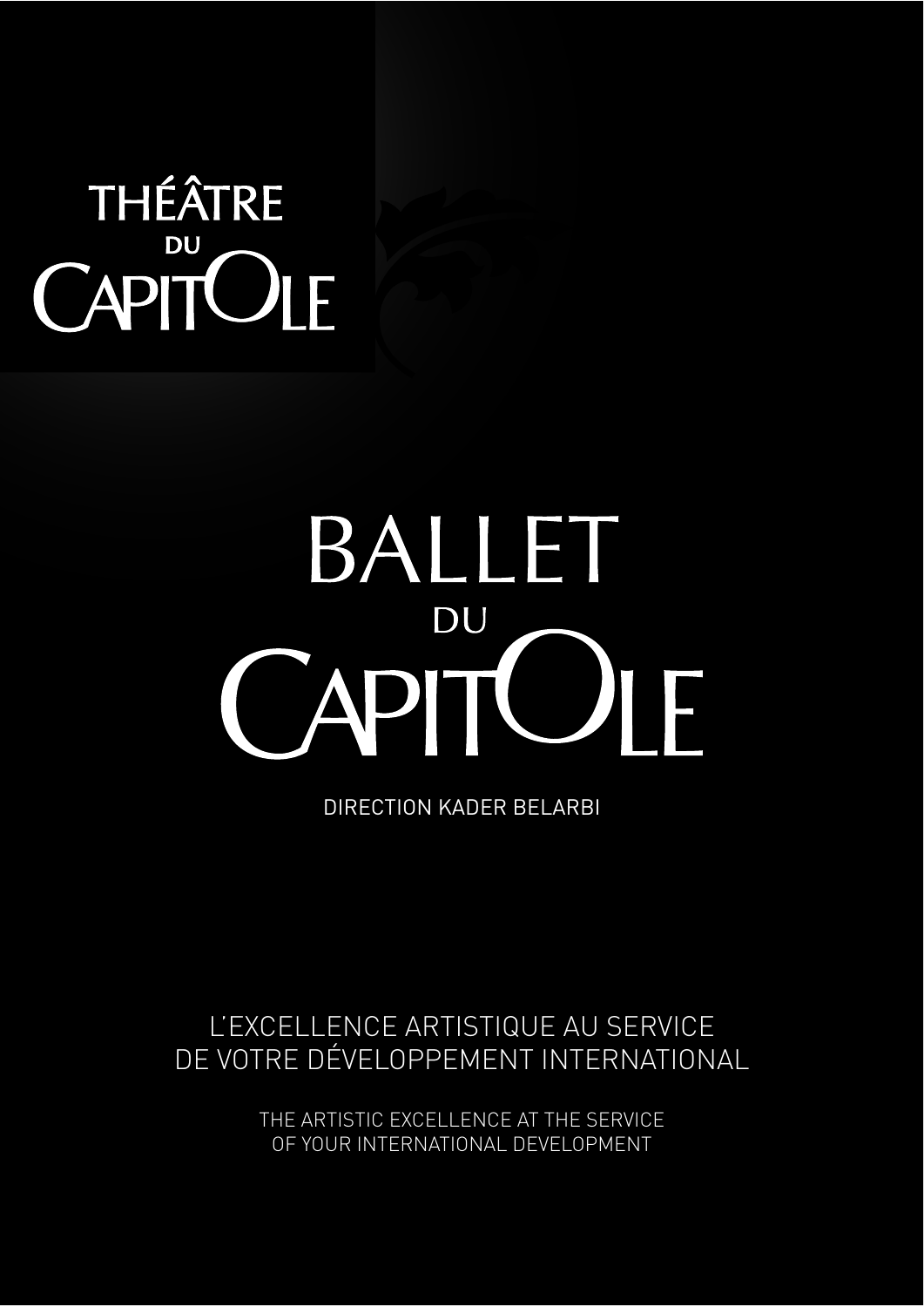### **BALLET DU CAPITOLE**

#### Director Kader Belarbi

For over two centuries, the Ballet du Capitole was dedicated to opera: it performs the entertainments of the operas presented at the Théâtre du Capitole. It wasn't until 1949 that the theatre dedicated entire evenings to dance, on the initiative of ballet master and choreographer Louis Orlandi. It was then that the Ballet du Capitole finally became a ballet company in the true sense of the term. From then on, it experienced wonderful times with its dance directors.

In August 2012, Kader Belarbi, danseur étoile and choreographer, was offered the position of dance director at the Théâtre du Capitole, opening a new chapter for the Ballet du Capitole. Its new director and creator is dedicated to maintaining the tradition of the great classical and neoclassical repertoire while making the Ballet more receptive to a wide variety of aesthetics, and allowing ample room for contemporary creation.

Kader Belarbi's artistic project and ambition are to provide the Ballet du Capitole with a broad classical repertoire and open up the company by diversifying its repertoires, but also expanding its imprint on its region and its international reputation.

Tradition and modernity sum up the Ballet du Capitole's vocation. Season after season, with its 35 dancers of 14 different nationalities, it is the reflection of living ballet, in synch with its time and open to all.

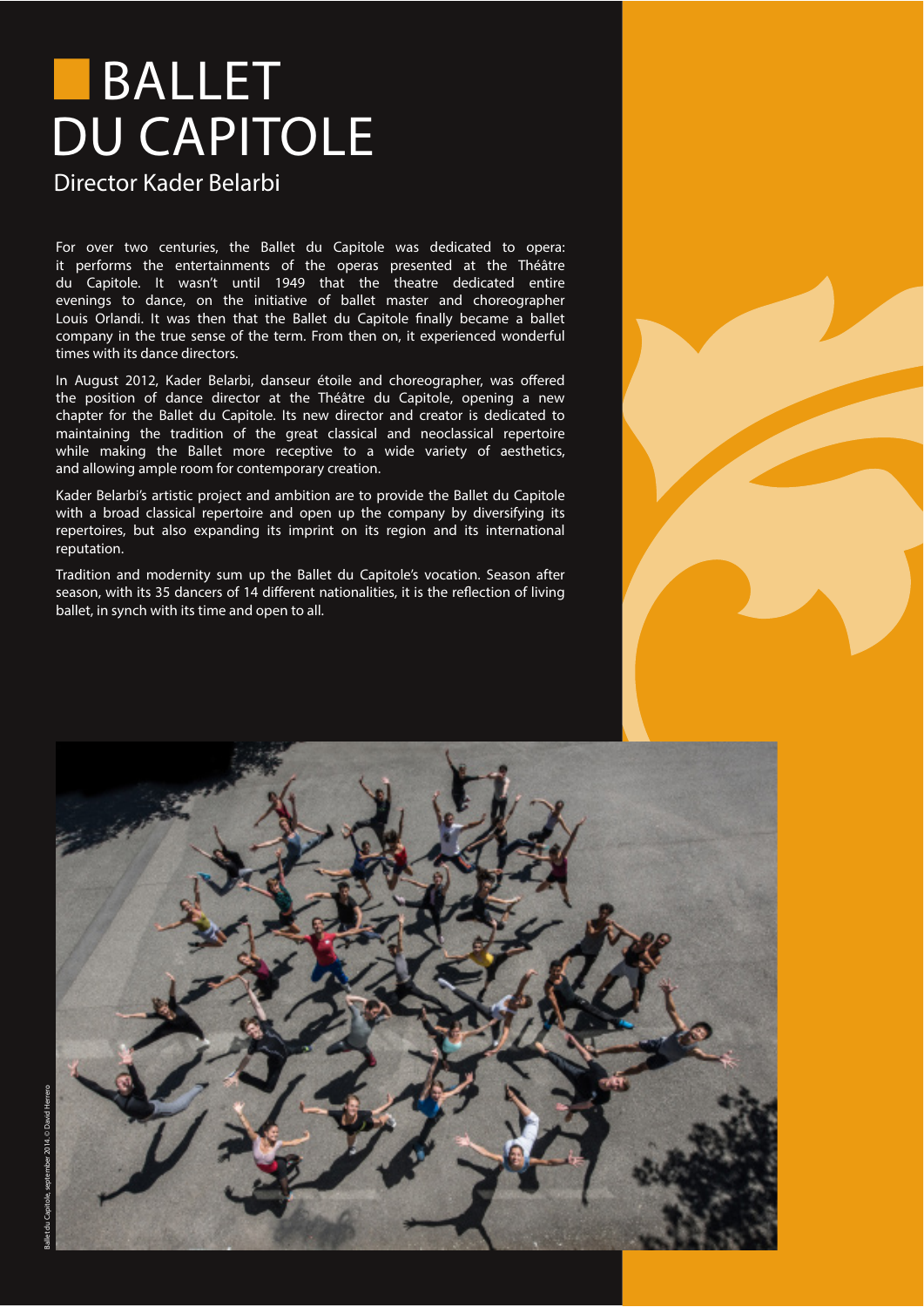# **KADER BELARBI**

#### Dance director of the Theatre du Capitole

A renowned dancer and choreographer, Kader Belarbi stands apart for his inexhaustible curiosity and his boundless appetite for adventures in dance.

After studying choreography at the Opéra de Paris's dance school, he joined the corps de ballet in 1980, brilliantly rising through the ranks. He was named danseur étoile the highest rank - in 1989 with the role of the Bluebird in Rudolf Nureyev's Sleeping Beauty. Nineteen years later, he officially bade farewell to the Opéra de Paris ballet with Carolyn Carlson's Signes.

Open to all styles, he has danced the many ballets of the Opéra national de Paris's repertoire and is a familiar figure in contemporary dance. He has been associated with numerous global creations arranged by major choreographers with different styles such as Roland Petit, Rudolf Nureyev, John Neumeier, George Balanchine, Jerome Robbins, Maurice Béjart, Maguy Marin, Dominique Bagouet, Saburo Teshigawara, Jiří Kylián, William Forsythe, Mats Ek and Pina Bausch.

A choreographer in his own right, Kader Belarbi has written some 40 ballets: Giselle et Willy (1991), Salle des pas perdus (1997), Les Saltimbanques (1998), Hurlevent (2002) for the Ballet de l'Opéra de Paris, Les Épousés (2004), La Bête et la Belle (2005) for Les Grands Ballets Canadiens, Entrelacs for the National Ballet of China, Le Mandarin merveilleux for the Ballet of the Grand Théâtre de Genève (2007), and Formeries for a clown, musicians and dancers of the Opéra de Paris (2008). a Pierrot lunaire accompanied by a female dancer and a quitarist (2011), and more.

For two seasons (2009-2010 and 2010-2011), he was associate artist at La Comète, the national stage at Châlons-en-Champagne, and travelled with a dance ensemble.

For the Ballet du Capitole, which he has been directing since 1 August 2012, he has created Liens de table, À nos Amours (2010), La Reine morte (2011), Étranges Voisins (2012), Entrelacs, Le Corsaire, La Bête et la Belle (2013), Bach-Suite III (2014), Giselle (2015) and Mur-Mur (2016).

Over the course of the seasons, Kader Belarbi has allowed his dancers to experiment with a variety of choreographic styles in order to help them grow and to improve their dancing.

He has been received several honours including Officier des Arts et Lettres (2006). Chevalier de la Légion d'Honneur (2008) and Officier dans l'Ordre national du Mérite  $(2016)$ 

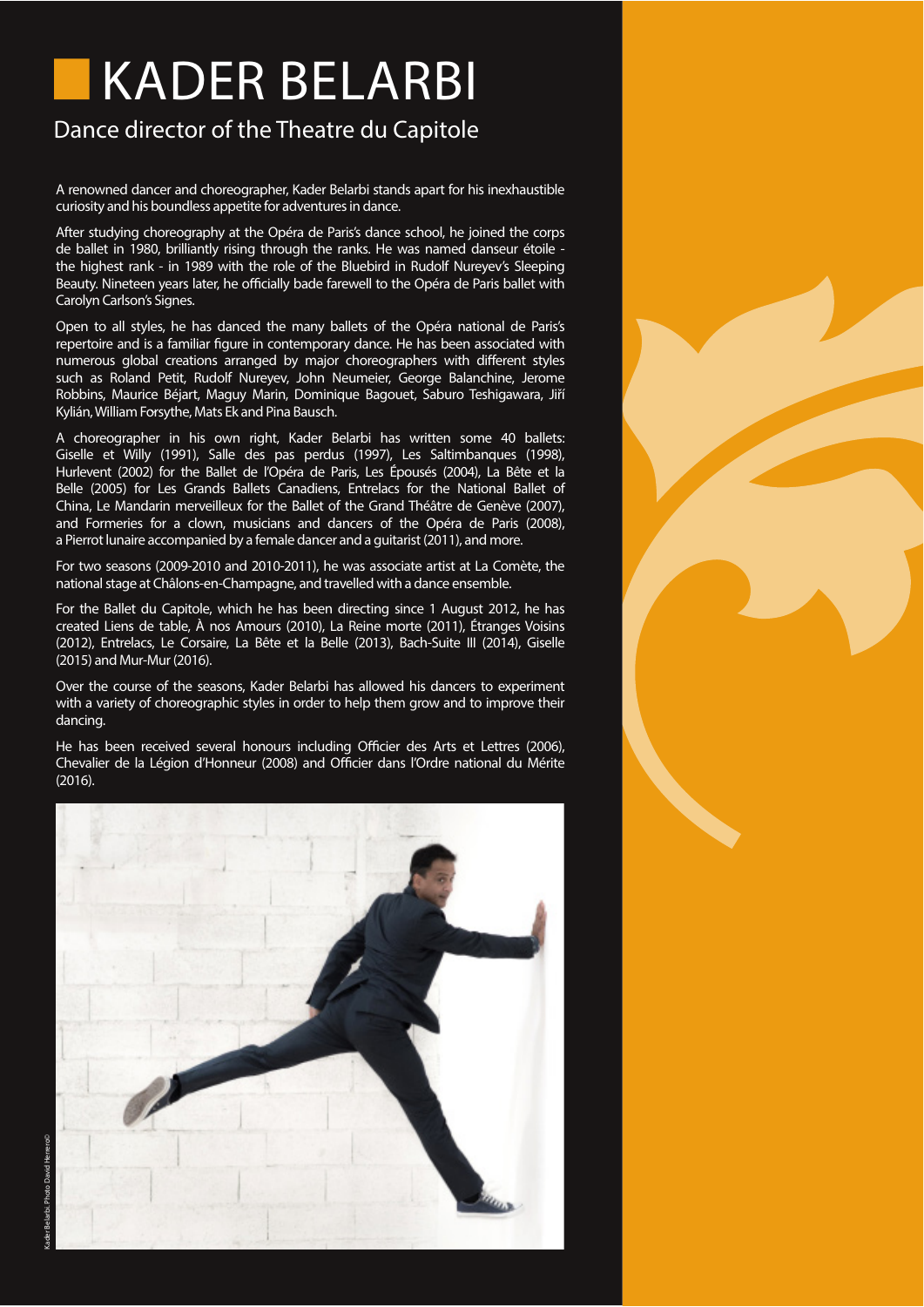### REPERTOIRE OF THE BALLET DU CAPITOI F

#### **FREDERICK ASHTON Les Illuminations 1997**

**GEORGE BALANCHINE Allegro Brillante 1993** Scotch Symphony 1994 - The Prodigal Son1994 Who cares ? 1994 - Tarantella Pas de deux 1996 - Rubies 1996 Liebeslieder Walzer 1996 - Square Dance 1997 Raymonda Variations 1997 - Stars and Stripes Pas de deux 2000 - Theme and Variations 2004 - Apollo 2004 Slaughter on 10<sup>th</sup> Avenue 2004 - Tschaikovsky Pas de deux 2007 Concerto Barocco 2008 - Brahms-Schönberg Quartet 2009

KADER BELARBI Table's Ties 2010 To Our Loves 2010 - The Dead Queen 2011 Strange Neighbours 2012 - Interlaces 2013 - The Corsair 2013 The Beast and Beauty 2013 - Bach Suite III 2014 - Giselle 2015

**CATHERINE BERBESSOU Waltzing 2014** 

MAURO BIGONZETTI Interference 1996 - Orma 2006 Cantata 2015

JEAN-CHRISTOPHE BLAVIER A Midsummer Night's Dream 2003

DAVIDE BOMBANA Carmen 2006 - Dangerous Liaisons 2015

AUGUSTE BOURNONVILLE The Sylphid 1995 - Napoli 2013

STIJN CELIS Noces 2012

NILS CHRISTE Before Nightfall 2002 - Sync 2005 Symphony in Three Movements 2008 - Pulcinella 2012

**IVO CRAMÉR, after Jean Dauberval** The Wayward Daughter 2013

JOHN CRANKO Romeo and Juliet 1998 The Taming of the Shrew 2005

DAVID DAWSON A Million Kisses to My Skin 2014

AGNES DE MILLE Rodeo 1997

**DEREK DEANE Cinderella 1999** 

PATRICK DELCROIX Whims of Fate 2009

NACHO DUATO Na Floresta 1999 - Por vos muero 2011

MIKHAÏL FOKINE Chopiniana 2014

WILLIAM FORSYTHE Herman Schmerman Pas de deux 1997 The Vertiginous Thrill of Exactitude 2009

JACOPO GODANI Scenes of Force 2007 Spazio-Tempo 2012 - A.U.R.A. 2013

LIONEL HOCHE Le Bœuf sur le Toit 1997

JOHAN INGER Walking Mad 2012

BRUNO JACQUIN Alla Valse 1997 - Cordées 2003

JIŘÍ KYLIÁN Symphony in D 2000 - Sinfonietta 2005 Petite Mort 2008 - Six Dances 2008 - Falling Angels 2009 Symphony of Psalms 2012

**SERGE LIFAR Les Mirages 2014** 

JOSÉ LIMÓN The Moor's Pavane 2010

THIERRY MALANDAIN Danses qu'on croise 1994 Elegy 1994 - Pulcinella 1994 - L'Amour sorcier 2015

MAGUY MARIN Groosland 2014 - Eden 2014

ENRIQUE MARTÍNEZ Coppelia 1997

PETER MARTINS Fearful Symmetries 2002

**LUCA MASALA Nougaro 2006** 

BENJAMIN MILLEPIED Paganini ! 2007

MYRIAM NAISY A Last Measure 1997

ROBERT NORTH Troy Game 1995 - Dancing City 1997

RUDOLF NOUREEV In Nureyev's Footsteps 2013 : The Bayadere (The Kingdom of the Shades, Acte III) The Sleeping Beauty (Pas de deux, Acte III) Romeo and Juliet Love Scene, Acte II Swan Lake (The Black Swan's Pas de trois, Acte III) Don Quixote (Acte III, scène 2)

ROLAND PETIT Les Forains 2014

**INBAL PINTO ET AVSHALOM POLLAK Oyster 2013** 

ANGELIN PRELJOCAJ White Tears 1994 La Stravaganza 2012

ANDRÉ PROKOVSKY The Three Musketeers 2011

JEROME ROBBINS Moves 2012

MARGO SAPPINGTON Rodin Turned to Life 1996 Toulouse-Lautrec 2000

UWE SCHOLZ Beethoven 7th 2003

**RICHARD TANNER Ancient Airs 1999** 

**GLEN TETLEY Voluntaries 1995** 

TWYLA THARP Nine Sinatra Songs 2009

ANTONY TUDOR Dark Elegies 1996 - Lilac Garden 1999

**BEN VAN CAUWENBERGH Brel 2002** 

HANS VAN MANEN Five Tangos 1993 Visions fugitives 1995 - Sarcasms 1995 - In and Out 1995 Black Cake 2002 - Bits and Pieces 2009

OLEG VINOGRADOV, after Marius Petipa Paguita Grand Pas 2014

MAURICIO WAINROT The Rite of Spring 2003 Seasons of Buenos Aires 2007 - The Tempest 2012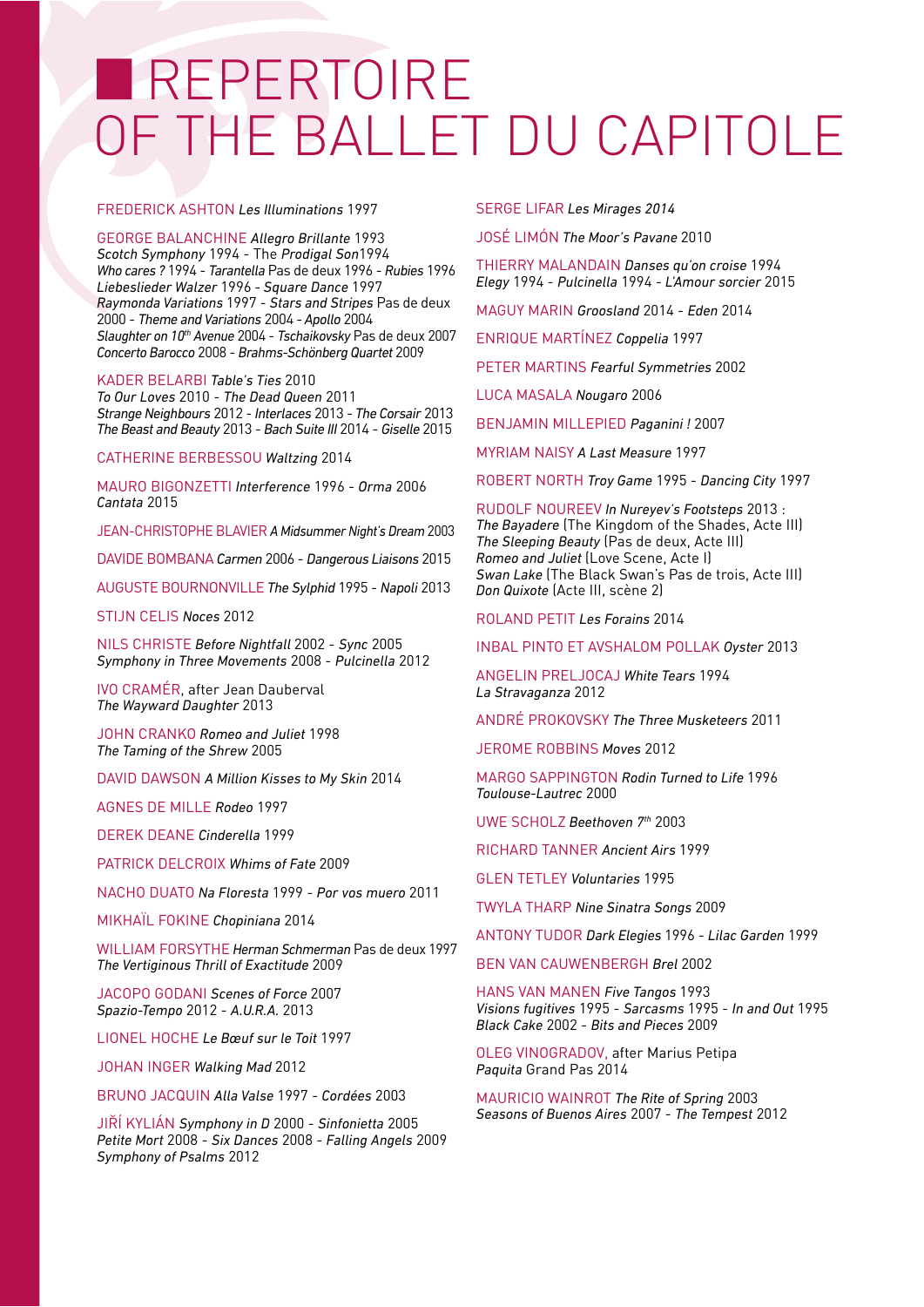## BALLETS D'UNE SOIRÉE **FULL EVENING BALLETS**

Dans les Pas de Noureev / In Nureyev's Footsteps :

**Rudolf Noureev** 

- La Bayadère (acte III)
- La Belle au bois dormant / The Sleeping Beauty (Pas de deux, acte III)
- Roméo et Juliette (Pas de deux, acte I)
- Le Lac des cygnes / Swan Lake (Pas de trois, acte III)
- Don Ouichotte (acte III, scène 2)
- $Giselle$
- La Bête et la Belle / The Beast and Beauty
- La Fille mal gardée / The Wayward Daughter
- La Reine morte / The Dead Queen
- Le Corsaire / The Corsair
- Pâques russes / Russian Easter:
- Chopiniana
- Le Fils prodigue
- Paguita Grand Pas
- Soirée Lifar Petit:
- Les Mirages
- Les Forains
- -Valser
- Kader Belarbi, d'après Coralli et Perrot
- Kader Belarbi
- Jean Dauberval et Ivo Cramér
- Kader Belarbi
- Kader Belarbi

Mikhaïl Fokine George Balanchine Oleg Vinogradov

Serge Lifar **Roland Petit** Catherine Berbessou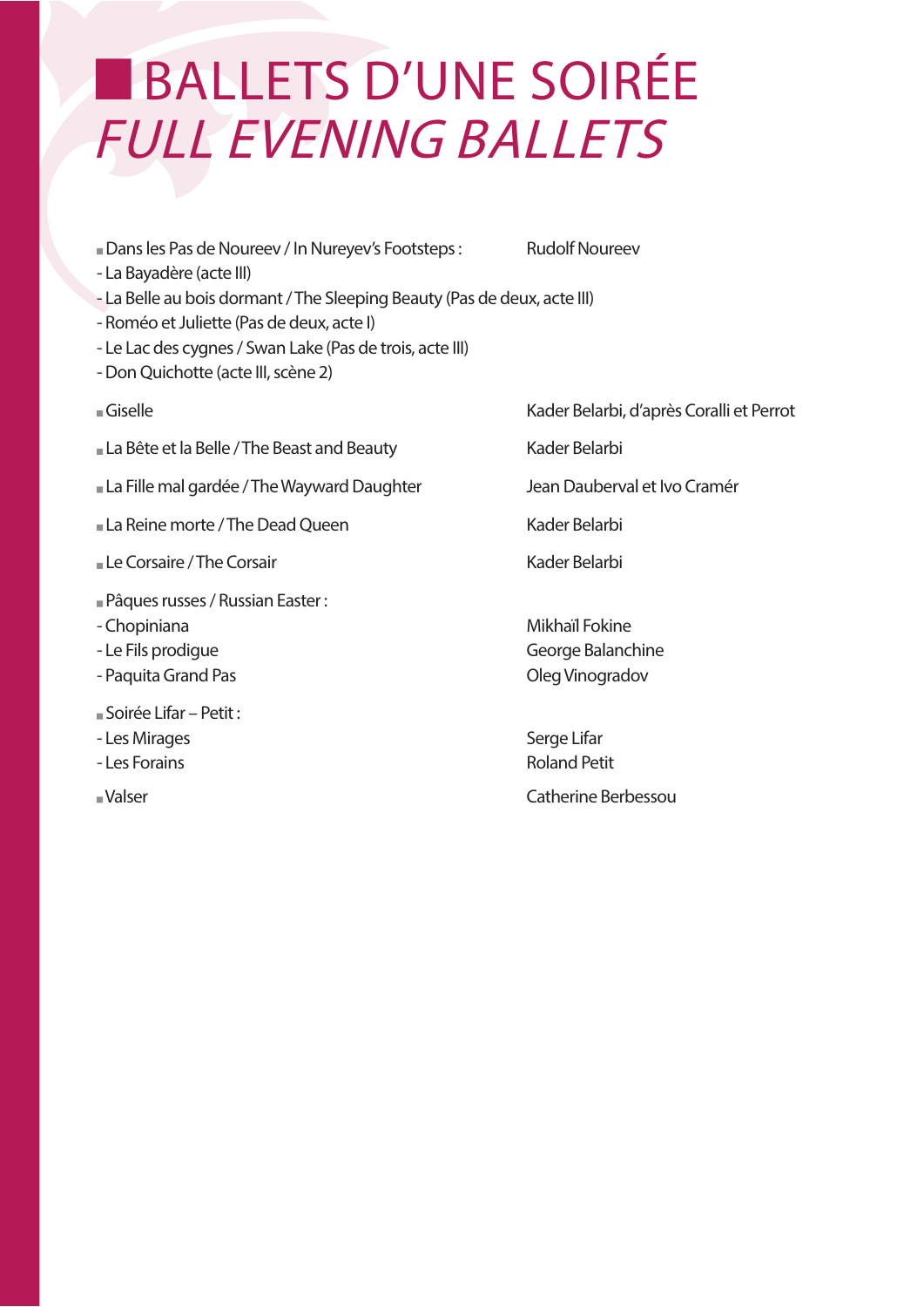### BALLETS POUR PROGRAMMES MIXTES **BALLETS FOR MIXED BILLS**

| A Million Kisses to My Skin                                            | David Dawson          |
|------------------------------------------------------------------------|-----------------------|
| $\mathbb{R}$ A nos Amours                                              | Kader Belarbi         |
| A.U.R.A.                                                               | Jacopo Godani         |
| ■Cantata                                                               | Mauro Bigonzetti      |
| ■ Chopiniana                                                           | Mikhaïl Fokine        |
| Don Quichotte - Acte III, scène 2                                      | <b>Rudolf Noureev</b> |
| Eden (duo)                                                             | Maguy Marin           |
| <b>Entrelacs</b>                                                       | Kader Belarbi         |
| Groosland                                                              | Maguy Marin           |
| La Bayadère - Acte III                                                 | <b>Rudolf Noureev</b> |
| La Belle au bois dormant / The Sleeping Beauty - Pas de deux, acte III | <b>Rudolf Noureev</b> |
| La Stravaganza                                                         | Angelin Preljocaj     |
| Le Fils prodigue / The Prodigal Son                                    | George Balanchine     |
| Le Lac des cygnes / Swan Lake - Pas de trois, acte III                 | <b>Rudolf Noureev</b> |
| Les Forains                                                            | <b>Roland Petit</b>   |
| Les Liaisons dangereuses / Dangerous Liaisons                          | Davide Bombana        |
| Les Mirages                                                            | Serge Lifar           |
| <b>Noces</b>                                                           | <b>Stijn Celis</b>    |
| <b>Paquita Grand Pas</b>                                               | Oleg Vinogradov       |
| Roméo et Juliette - Pas de deux, acte l                                | <b>Rudolf Noureev</b> |
| salle des pas perdus                                                   | Kader Belarbi         |
| The Vertiginous Thrill of Exactitude                                   | William Forsythe      |
| ■ Walking Mad                                                          | Johan Inger           |
|                                                                        |                       |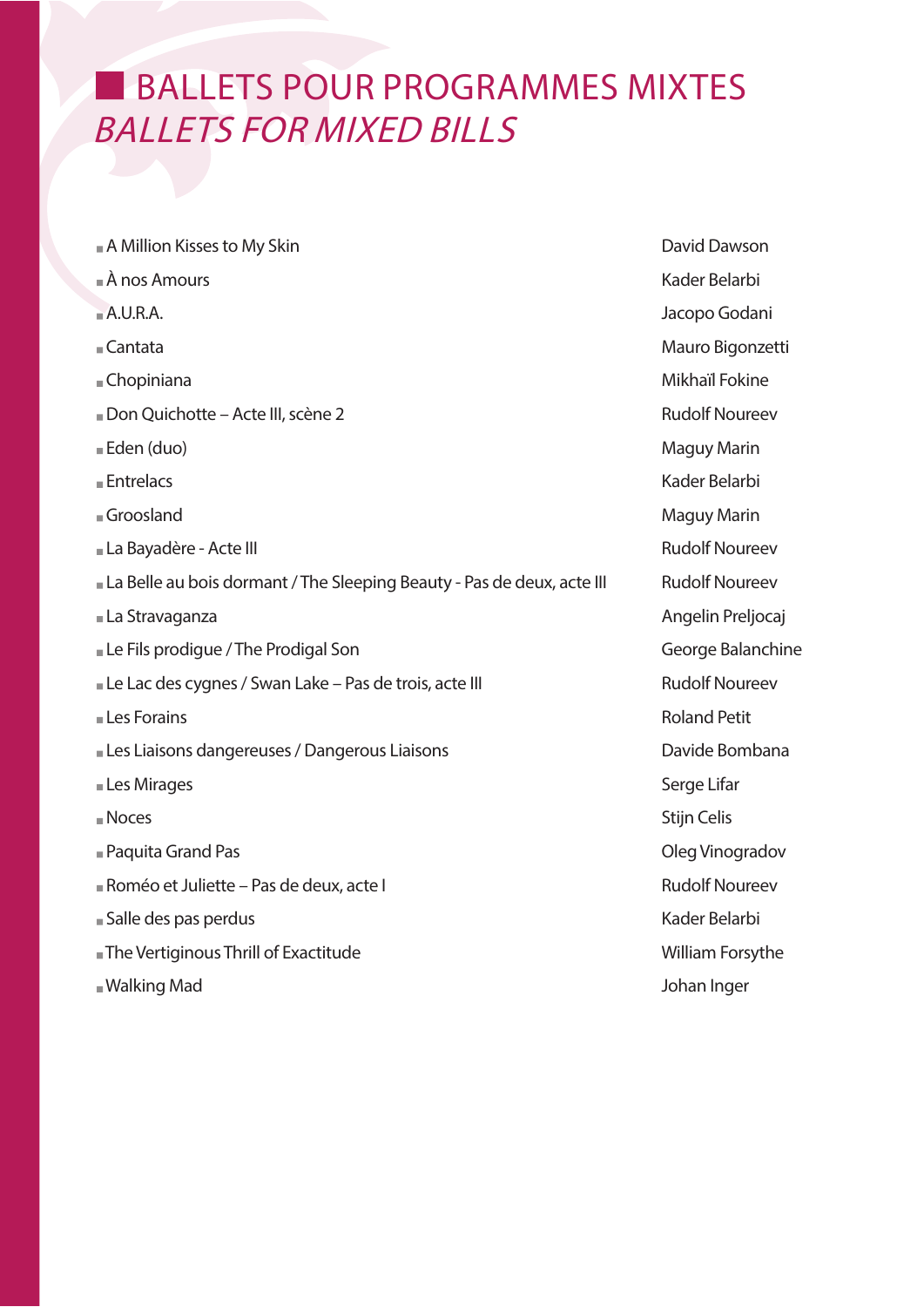## **PRESS EXCERPTS**

#### THE BALLET DU CAPITOLE

■(...) The Ballet du Capitole's remarkably varied repertoire embraces nearly 50 choreographers, dead and alive, from the baroque dances of Francine Lancelot to the contemporary radicalism of Johan Inger (...) **Dancing Times, August 2013** 

 $\blacksquare$  (...) At the head of the Ballet du Capitole de Toulouse since this summer, the former Etoile of the Paris Opera, Kader Belarbi, has decided to open wide the range of repertoire, with the highest requirement (...) In this big gap between genders - classical language and contemporary dance - he has taken along the Ballet du Capitole, a company of thirty-five excellent dancers, trained for seventeen years at the difficult discipline of Balanchine. [...]

Le Figaro Magazine, 7 December 2012

#### **IF CORSAIRF**

The danseur étoile of the Opéra, today director of the Ballet du Capitole in Toulouse, has brilliantly adapted Le Corsaire (...) A miracle in two acts, entirely composed of the poetry of the Orient, of emotion and movement (...) Dance tells the story with its contrasts, intonations, and breaths at the heart of the action, without excess, and in the very sensitivity of the tale (...)

Le Figaro.fr, 18 May 2013

■ (...) Kader Belarbi has made his dream reality: to create a ballet for the Ballet du Capitole with a classical feel through its cut, style and argument, while lightening it and giving it the vitality of a dream that the audience of 2013 can share, while taking care to string the scenes together with a cinematographic flexibility (...) This exploit required dancers who are capable of both rigour and style and we see how much the Toulouse dance company can now put many international troupes to shame, through its dedication, and the elegance of its lines (...) This rare performance is enchanting, and flows like a beautiful fairy tale. We hope the Capitole will open this storybook time and time again. Concertclassic, 20 May 2013

 $\blacksquare$  (...) The ballet, augmented with twirling Dervishes and personal touches, works wonderfully well thanks to a clear dramatic staging, and to the young and vigorous dancers of the company (...) Dance international. autumn 2013

■ (...) Leading the Ballet du Capitole de Toulouse since this summer, the former étoile of the Opéra de Paris Kader Belarbi has decided to open up the repertoire wide like a fan, with the highest standards (...) He trained the Capitole's company for this huge variance in genres (classical language and contemporary dance) with some thirty excellent dancers schooled for the past 17 years in the difficult discipline of Balanchine (...)

Dance Europe, July 2013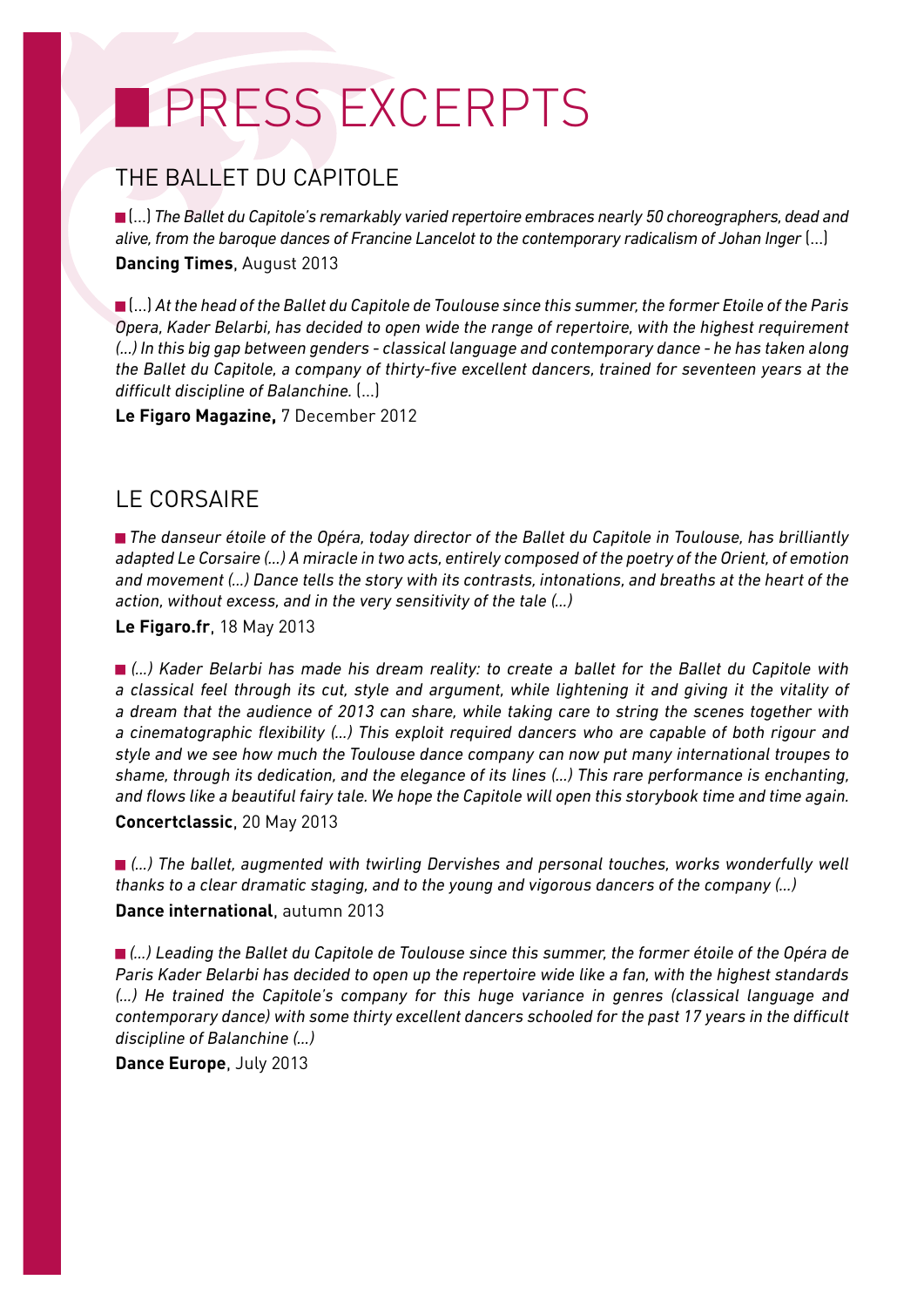# **PRESS EXCERPTS**

#### **GISFLLE**

Kader Belarbi gives 'Giselle' back her wings

The principal dancer, director of Toulouse's Ballet du Capitole, has resuscitated the most romantic of French masterpieces. A true success. (...) Belarbi's Giselle is like that: realistic and desperately poetic. Every detail is carefully weighed. This is no vaguely silly sketch. The narrative, the decor, the space, the colours and the relationship of gesture to music are subjected to the same discipline of the senses. (...) He called for Thierry Bosquet, master of the painted canvas, for the decors. And Olivier Bériot, cinema costumier for Luc Besson but also for ballet.  $( \ldots )$ 

Le Figaro, by Ariane Bavelier, 22 December 2015

...) This risky programme is nothing new for Kader Belarbi. He plunged into its flaws, analysed its workings, smiled sometimes at its naivety. He likes it, that's all there is to it. (...) Kader Belarbi demands an economy of aesthetics 'in order to clean the often kitsch or insipid images that illustrate Giselle'. He didn't touch the second act in tutus and white veils, but set his mark on the first by scrutinising the paintings of Brueghel the Elder. (...) Kader Belarbi regularly allows himself a piece of classical heritage. With an appetite for history, avid for great tradition, he relishes every aspect of transmission. Not so much to give a revolutionary vision of it, but to refresh its scope with new generations. (...)

Le Monde, by Rosita Boisseau, 20 December 2015

#### **VAI SFR**

1...) The piece, created in 1999 by Catherine Berbessou, converts the codes of the tango to the waltz with thrilling energy. She dances on a carpet of earth that flies beneath her feet. The Toulouse dancers, who have had it in their repertoire for the past year, imprint their steps on it and raise the earth like in an arena. Violence, fragments, anger, solace, submission, departures and returns, effusions, they enter the dance and interrupt it at their leisure while the music they suspend also espouses their moods. A game is spun out under the eyes of the audience. (...) Le Figaro, by Ariane Bavelier, 21 July 2015

The piece owes a lot to the quality of the performers, the Ballet du Capitole (Opéra de Toulouse); a company versed in the classical form, mastering both repertory and contemporary dance which in France, alas, represents an exception (...) So this is a great opportunity to salute the tenacity of Kader Belarbi, the former principal dancer of the Opéra de Paris, who has directed the Toulouse troupe since 2012 (...) With such a master, always in pursuit of excellence, the 35 dancers of the Capitole (...) are lucky. So are the spectators, Classica, by Paul Hilarion, October 2015

#### DANS LES PAS DE NOUREEV

 $\blacksquare$ (...) The evening ended with the final scene from Don Quixote, a scene that definitely showed the company off to their best. The corps de ballet were very well rehearsed, and stylistically very much in character. Kitri was played by the company's new soloist, Julie Charlet. She strutted out onto the stage with bags of charisma and possessed ample technique to back it up. Takafumi Watanabe, in the role of Basilio, may have been a little outshone by her, but he definitely got to show off his vituosity in his solo and the coda. An excellent choice to end the evening with.  $(...)$ 

Dance Europe, by Oli Speers, February 2014

#### I A BÊTE ET LA BELLE

I...) Kader Belarbi signs here one of his finest and most beautiful choreographic reflections on the dreamlike world that lives within him. (...) Belarbi's choreography is supple, sensual, with swirling pas de deux which bring out the talent of the dancers, a company in superb form, dominated here by the excellent Julie Loria and the formidable Takafumi Watanabe, a moving and disturbing Beast. (...) Concertclassic.com, by Jacqueline Thuilleux, 13 November 2013

 $\blacksquare$  (...) Some ensembles are a real success, such as the aristocrats' dance at the start of the 2<sup>nd</sup> act. The last pas de deux of Beauty and the Beast, which expresses, in choreography at once languid and awesome, the impossible dream, the unlikely victory of morals and conventions, is in our view one of the finest moments of ballet.  $(\ldots)$ Danse, by Annie Rodriguez, December 2013

#### **LA REINE MORTE**

Because he knows classical dance and has a stage director's eye, Kader Belarbi has no equal when it comes to grasping the essence of the great novels and transmuting them into ballet. We saw it with his creation of Wuthering Heights when he was principal dancer at the Opéra de Paris. The same devastation of passionate love is played out in La Reine morte, by Montherlant. (...) Le Figaro, by Ariane Bavelier, 28 October 2011

 $\blacksquare$ (...) This ballet in two acts, inspired by the eponymous play by Henry de Montherlant, remains true to the love story that took place at the Portuguese court in the 14th century. It is very rarely adapted for ballet, even though it is no less romantic than Romeo and Juliet. Yet it's all here: the frenzy of passion, the tragedy, the ball, the secret marriage, the conflict between generations and that between love and reason of State. (...) With his head full of opening ideas, Belarbi signs here his manifesto for the company's renewal. Danser, by Thomas Hahn, December 2011